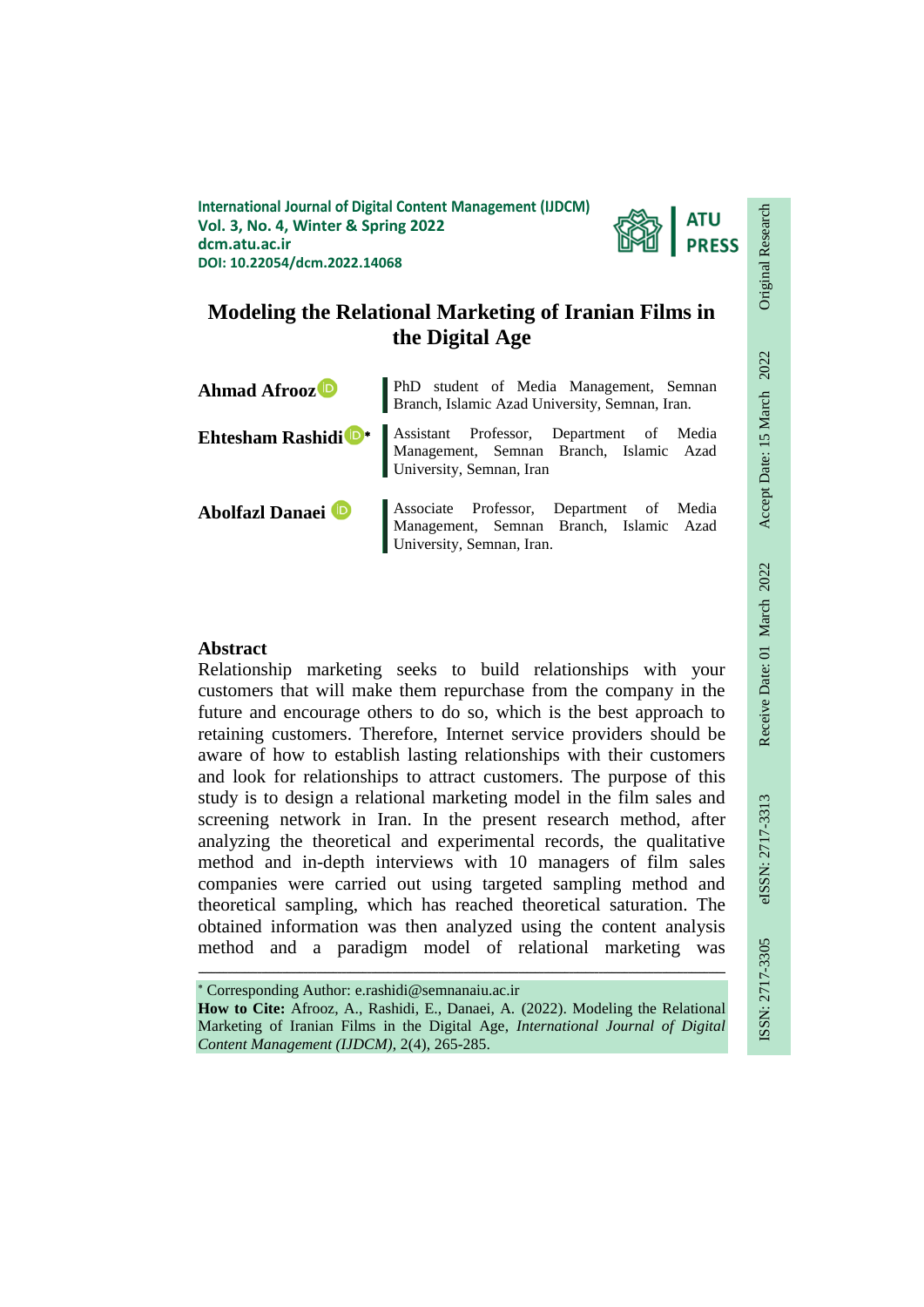constructed. The results showed that relational marketing in the sales and film network in Iran is one of the factors of relational marketing (including the themes of causal conditions: communication, relationship quality, innovation; background conditions: marketing, advertising; mediating conditions: Customer gender, customer expectations, customer knowledge, customer focus and ultimately the outcome: customer loyalty, customer satisfaction, customer trust, competitive advantage, business performance, and customer commitment) can have an impact. By focusing on the factors obtained in this research, relationship marketing can create customer loyalty, customer satisfaction, competitive advantage, business performance, and customer commitment in film sales companies.

**Keywords:** Film Marketing and Distribution, Social Media, Digital Marketing.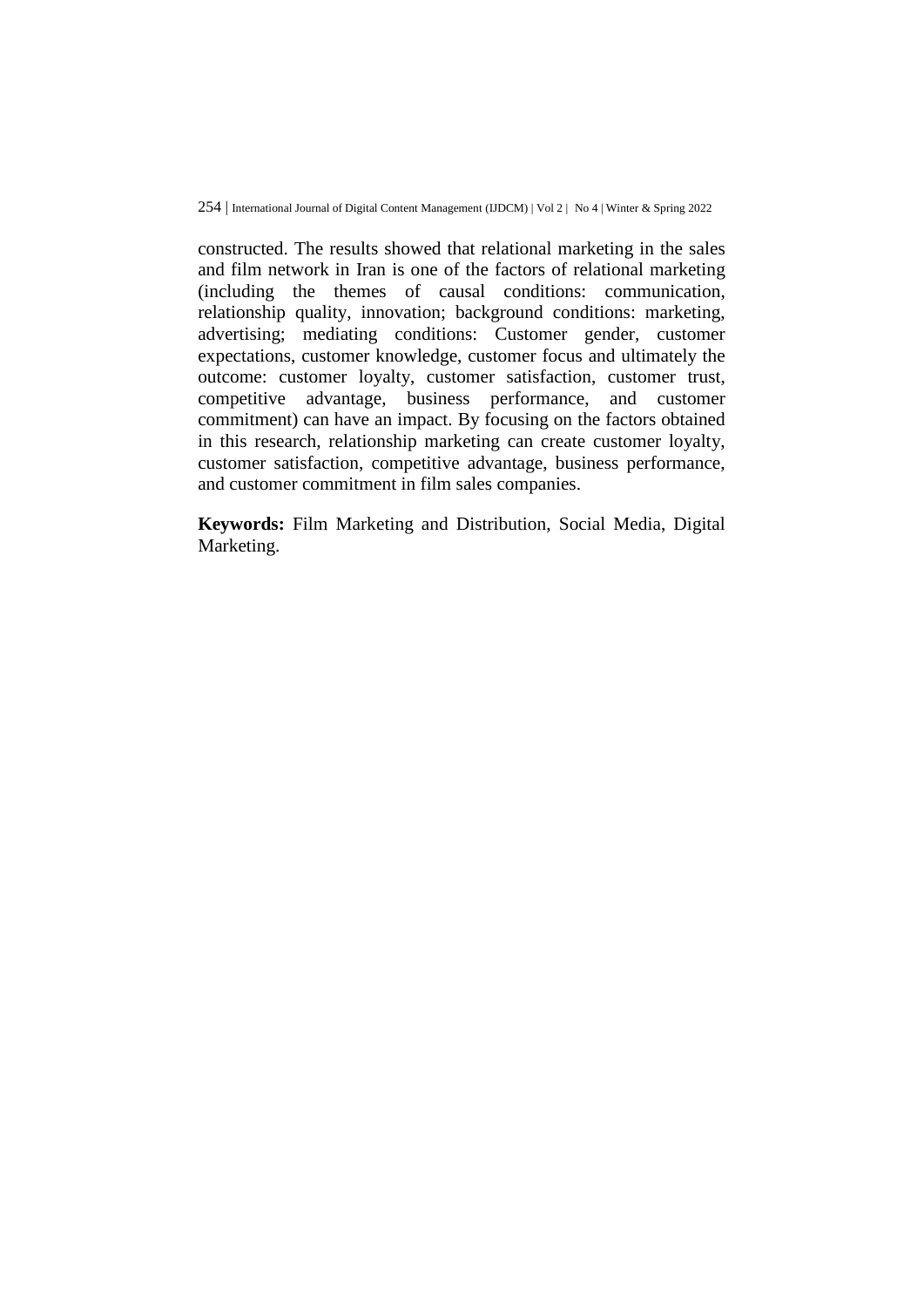## **1. Introduction**

The advent of the digital age has led to fundamental changes in the commercial and economic structures of the film industry and is affecting today's film production and consumption practices (Suvattanadilok, 2021). This trend has been driven by technological developments, most of which are due to changes in the methods of publishing and selling films through online sources (Bich et al, 2019). One of the requirements for efficient management of cultural products such as film is to establish a link between marketing management and cultural management (Nada et al, 2018). The film business, like any other business, is subject to a set of rules and requires its preconditions and tricks. Today, producers and directors of Iranian films, as producers of one of the most prominent cultural-artistic items, need to use effective marketing methods.

One of the challenges of new media business models in the age of media convergence is that its concept is so multiple and broad that it encompasses a variety of concepts (Oh et al, 2017). The Internet has given rise to another window into movie screens as a serious competitor to cinema and television. These windows, now called ondemand video services, have created a new consumer style for a variety of movie audiences, but despite their many capabilities, these services have failed to achieve their true value in attracting audiences and having loyal customers.

Nowadays, a larger number of producers has propelled their campaign on social media by effectively supporting movies that make strides in their audience's understanding of certain movies (Moragn, 2021). Relationship marketing platforms have a critical effect on the victory and failure of movies due to the exceptionally experiential nature of the item and the eWOM produced through online surveys, blogs, smaller scale blogging destinations, and online communities (Peng, 2016). While traditionally WOM has been the exchange of information between a non-commercial communicator and a receiver regarding a service, brand, or product, the introduction of electronic channels has modified this form of communication immensely (Tefertiller et al, 2020).

For companies, building relationships with customers in the industry in which they operate has become increasingly important, and this can be partly due to the emergence of new ways of technology and their ability to change the relationship and how to create it.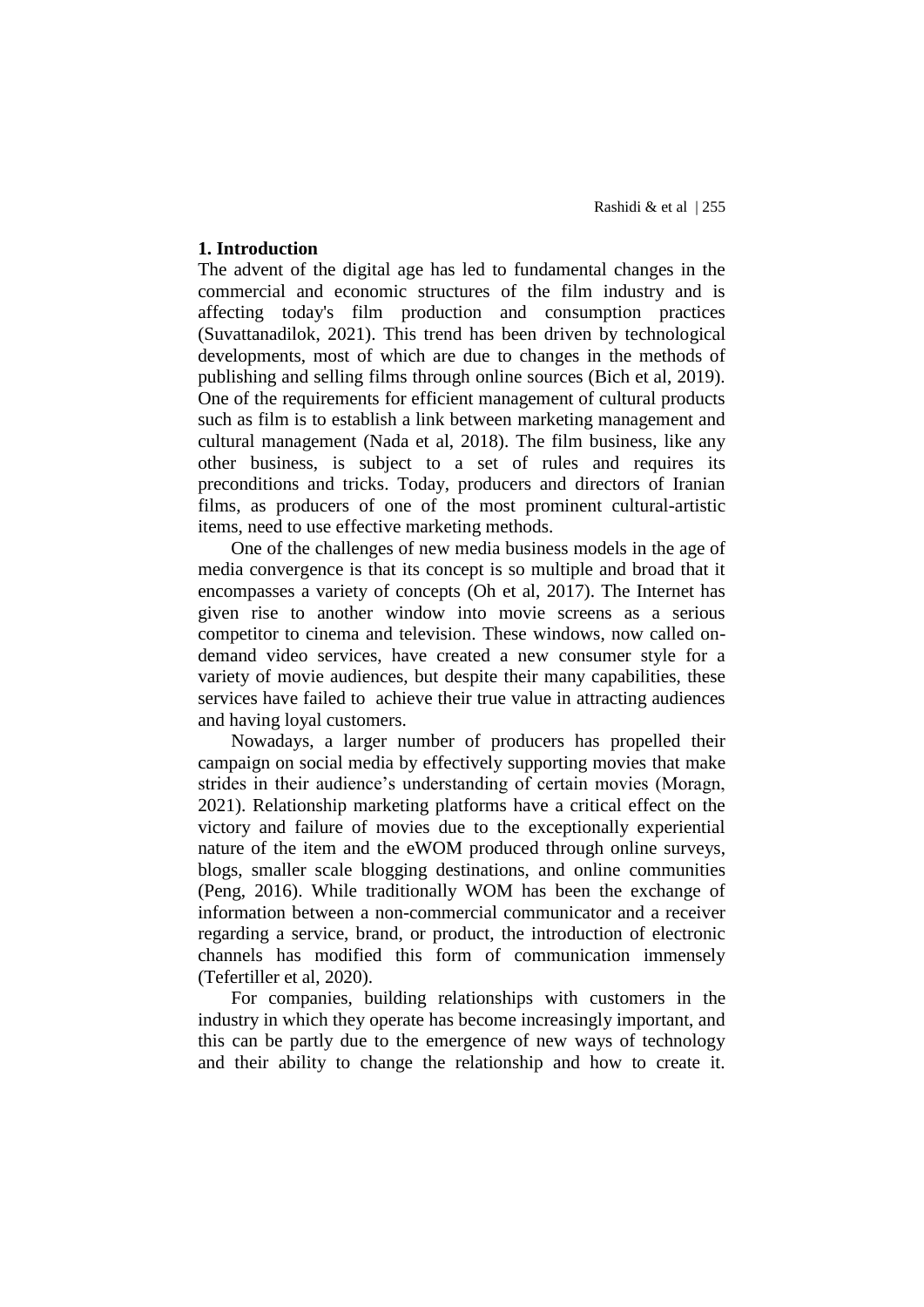(Bernarto et al, 2019). Relationship marketing as a strategy strongly contributes to the value proposition of the company in the market and customers, which can affect technological advances in customer expectations and change the needs and wants of customers. As a result, marketers must change their methods of achieving customer satisfaction and adopt communication strategies (Boateng, 2019). Creating effective communication when buying goods or providing services to the customer will create a positive attitude and emotional trust of companies, which will increase the effectiveness of customer communication marketing (Luu, 2019), which uses a marketing approach. While building a long-term relationship with the customer (Chipunza et al, 2019), it is possible to identify, strengthen and improve the activities that are important and valuable from the customer's point of view and attract more customers (Sheth, 2019). In this way, companies can improve their position in this competitive market while taking advantage of customer loyalty benefits (Alani et al, 2019). Relationship marketing tries to provide services following the personal tastes of customers through effective communication with the customer and recognizing his needs in a competitive business environment where customer retention is vital and difficult (Milan et al, 2018).

New media companies are largely dependent on technology for distribution, with the online product market depending almost entirely on the extent to which the target market audience chooses computers and online technologies (Syah, 2019). For such products as videos, or multimedia games, a large bandwidth is required for proper distribution. In the film sales industry, competition between the film sales network has increased and one of the main reasons is the increase in customer choice, so in this competitive environment, every film sales network tries to retain its customers by using effective marketing strategies. Be. Customers are not only looking for desirable service experiences, but they are also looking for attractive social interactions with organizations or vendors to meet their needs in the most desirable way, which requires the establishment of relationship marketing (Casais et al, 2020).

According to the issues raised in today's fast-paced world of technology, the use of relationships between the number of industry agents and the relationships between them is based on the customer's expectation of the relationship, and that strategy is determined from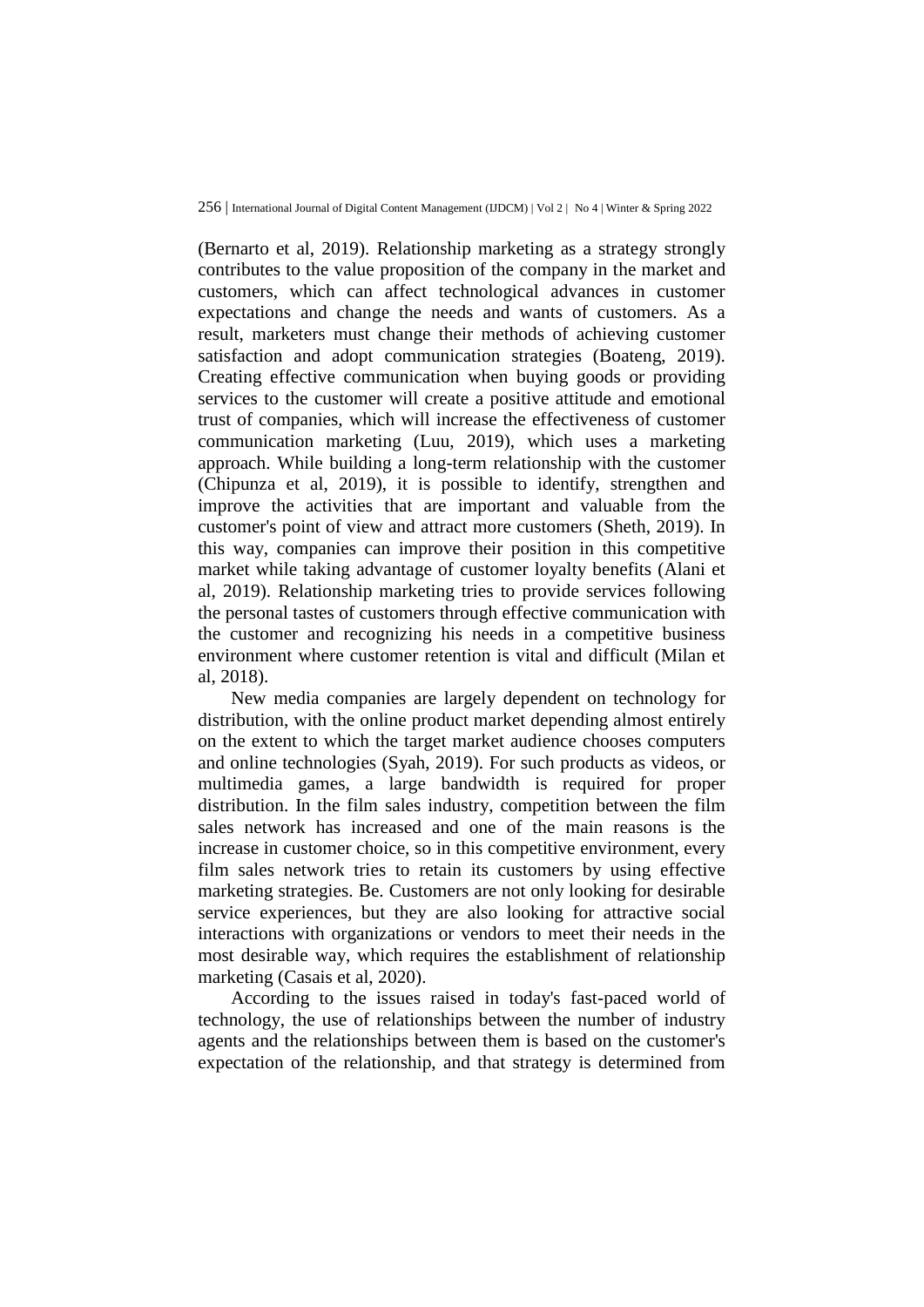the customer's perspective. They are applied according to the requirements of each customer. Changes in customers' views on the level of relationships are inevitable, these complex contextual networks depend on the interaction between their members. Network components in business relationships act to manage relationships in the form of networking behavior (et al, 2020 Gilboa). Companies seek to use strategies to maintain their current customers through the use of appropriate technology to obtain timely information about their customers to establish stable and long-term relationships with their customers through data mining. Seek satisfaction and loyalty by establishing lasting and long-term relationships with your customers.

Understanding this necessity and the fundamental gap in the intellectual and executive field in the cultural marketing system of the country, examining the factors affecting the success of Iranian film marketing from the perspective of managers of active film production companies is a significant issue. So this article is seeking an answer to this question. What is the relational marketing model of Iranian film in the digital age?

### **Literature Review**

Several components may affect the choice of a movie. Customers, subsequently, take certain things into consideration before selecting a movie: (1) its marketing communication; (2) its impartial source of data; (3) the features of the movie; (4) its substance; and (5) simple access (Umukoro et al., 2020). Customers tend to see movies in marketing messages that other customers encounter and trigger superior word of mouth communication through coordinate discussions or social organizing locales (Chakravarty et al., 2010). movies critics usually criticize movies on the internet or in magazines and posts, counting sneak peaks and a rundown of film substance (Rui et al., 2013). Customers can subsequently assess the substance of movies relating to history, unpleasant materials, and innovation (Moses et al., 2016).

If an audience can fulfil the desire in a trailer to watch a particular movie rather than watching another movie, it is more likely that the advertised movie can be sold (Oja, 2019). Trailer trails shown by other media linked to the feelings and expectations of the audience, will even make people curious and attracted (Amasaka et al., 2012).

Digital marketing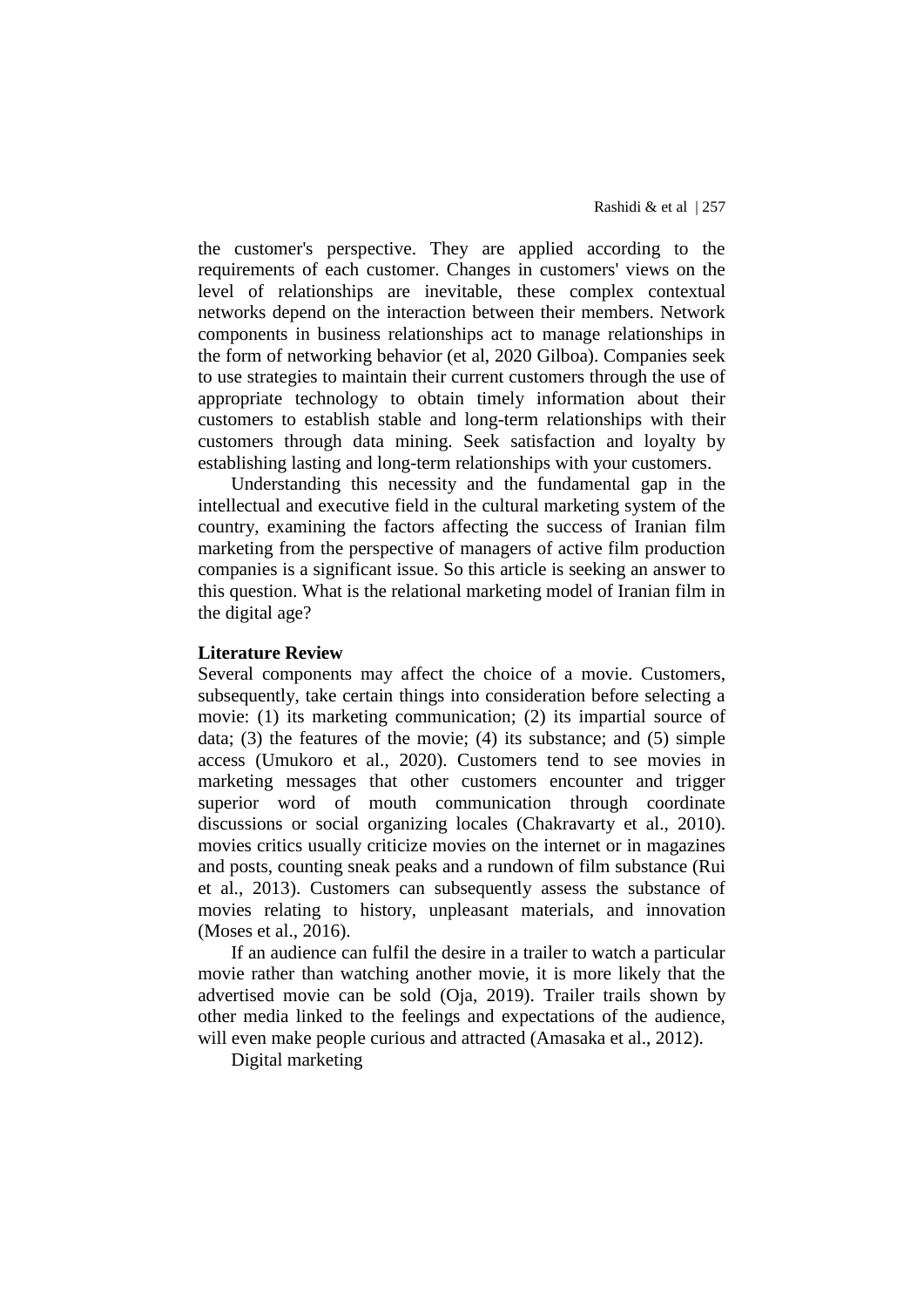Digital marketing is the process of marketing products or services using digital technologies, mainly via the global information superhighway, the Internet. However, with developments in information communication technology (ICT), digital marketing now includes the use of social media applications even with mobile phones (Androids) and laptops, display advertising, and some other digital media.

Promotional programs

Promotional services are the most important element in movies, either individually or in groups, in the use of communication, both directly and indirectly, to provide details and to convince people to watch movies (Álvarez-Monzoncillo et al., 2018). Promotional campaigns are designed to raise public awareness of the film (Kumar, 2012). A film trailer also provides good information (Preece, 2010) on the original film, using digital media to promote it, with a view to promoting the film and displaying the scene alongside attractive music. As a result, films will be screened and used in real-time to promote film via the Internet and social media with an increase in information technology (Gong & Tung, 2017). By promoting the film on social media, the public will be able to watch new films more quickly (Devlin et al., 2011). Film reviews can also help customers judge movies. Film critics are also reflecting on the way in which film publications (Tsao, 2014) are shown in magazines, television programs, or other outlets, including film reviews and social media, where film designs can actually promote the film before it is released (Park & Berger, 2010). Overall, the Promotional Programs influence the decision of the audience to watch a film online on a platform like cinema (Pittman & Sheehan, 2015).

Activities on social media platforms Berger (2014) has suggested that word of mouth is a social networking activity that is useful as a tool for independent film audiences and in-depth film stories. In addition, Chu and Choi (2011) argued that word of mouth had an impact on public perception. On a number of film review sites, they can decide to watch movies online through their influence and relationships with consumers (Bich & Lien, 2019). The Social Media Platform Activities comprise the main information networks and also include word of mouth, which is still an important factor in film decision-making (Aytekin & Akar, 2019). Online review is an important driving force for consumers to make decisions, such as buying products and watching movies (Cui et al., 2012). The Internet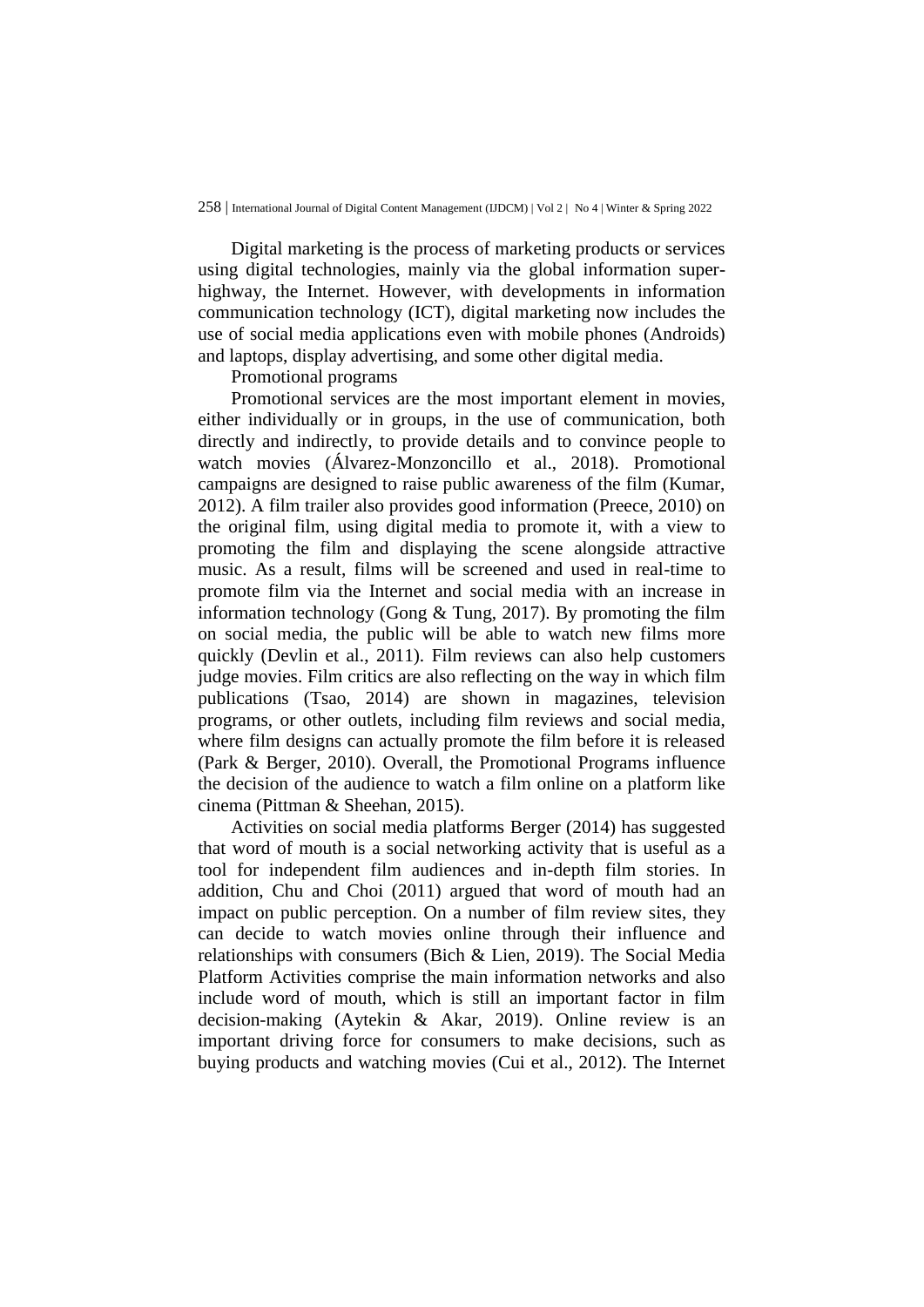boom, the word of mouth that is now available on all social media, including Facebook, is encouraging people to "like" their site and connect to friends (Suvattanadilok, 2020). YouTube also offers the opportunity to set up a channel for the official promotion of specific films, and not just to show trailers (Berk, 2009).

#### **Trailer Assessment**

The data presented on the film's social websites, including Facebook, Twitter, YouTube, and Line, help to foster interaction between businesses and the public. YouTube has the most popular movie trailers in its audience (Kernan, 2009). One of the uses of social media is to make the audience more interested in watching movies and also to raise awareness of the existence of movies (Southern, 2014). Feelings and emotions have a significant impact on whether a customer takes or rejects a movie trailer (Karray & Debernitz, 2017). The theory of mood management shows that an individual chooses a medium to regulate affective mood conditions that are more appropriate for a person, especially when external stimuli influence his or her mood (Smith et al., 2017). Trailers are both a good marketing and hedonistic experience (Southern, 2014). A person's mood can affect his or her desire to find out about other types of media, either seriously or humorously (Ekman et al., 2013). As people strive to keep their moods intact and to benefit from the strength they overcome, film advertisers need to understand how their film trailers relate to their audience's emotions to achieve their desired condition (Strobin et al., 2015).

Suvattanadilok (2021), showed that social networks affect audiences to watch movies. To make people watch films more frequently in cinemas, it is important to explore other strategies for market demand. Peng (2016) also showed the characteristics and promotion strategies of youth films based on the context of the attribute. He discovered that eight advertising tactics describe how the quality of a film is related. Each app includes a variety of features and promotional strategies for youth movies. Overall, Weaving et al. (2020) in Australia outlines the opportunities to draw on experiences across various disciplines, in particular, to explore the consequences of applying "customer journey" to understanding the range of social and material influences that may be at play in informing film audience decision-making. In addition, Huang et al. (2011) investigated the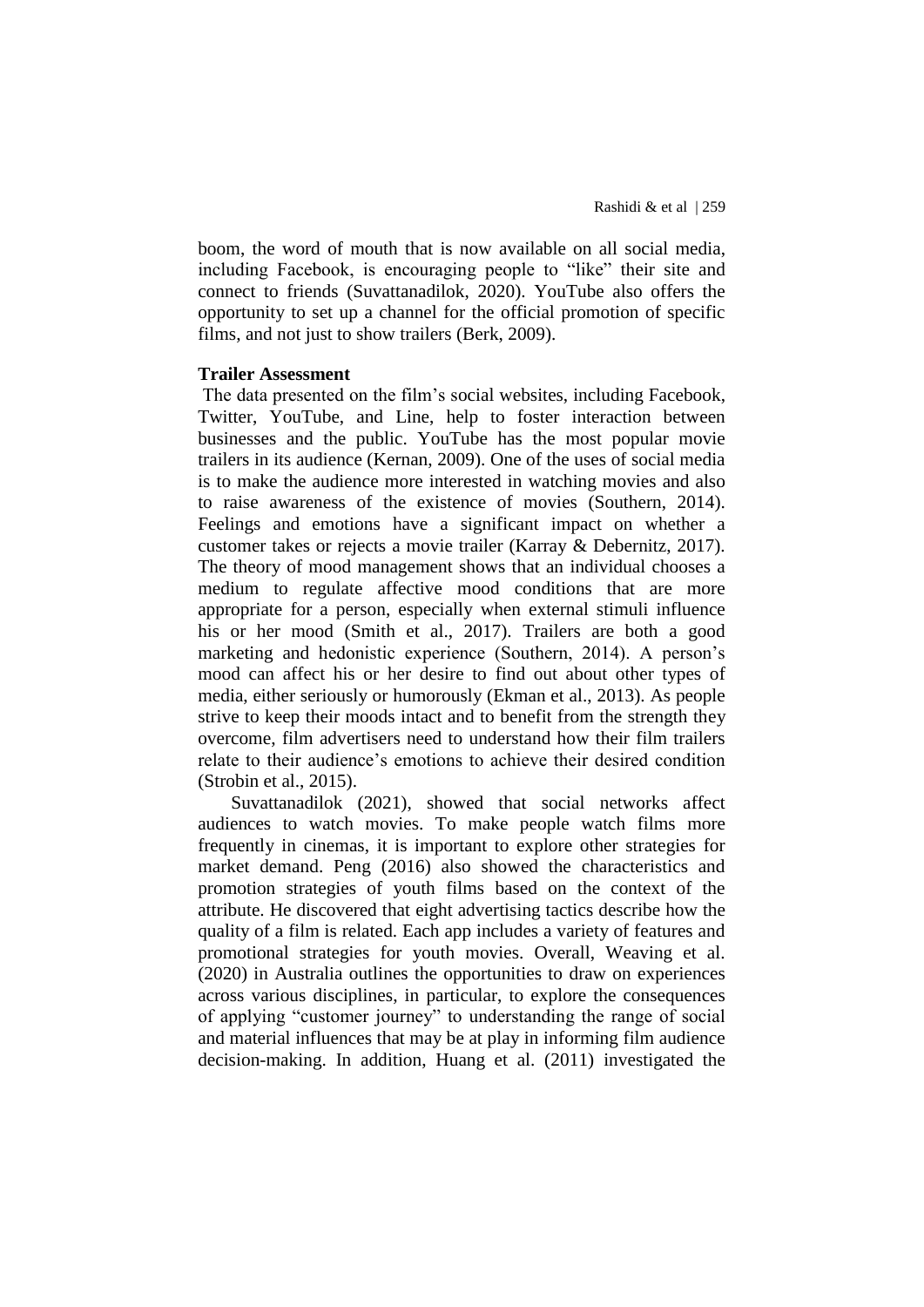impact of the internet on the relationship between social media and film sales commentaries. When different types of social media platforms have a different impact on the sales of products. The findings indicated the favorability and popularity (volume of comments) of the social media comments on the published film list. It has also been found that reviews affect readers, often through text, rather than numerical scores.

Regarding the development of efficiency and relationship marketing in the field of international trade, Markova et al. (2020) in a study showed the effectiveness of relationship marketing and the use of effective interactions with students to attract students . The results indicate the impact Direct marketing has been about building and building positive relationships between universities and students to make them loyal.

Chipunza et al. (2019) argue that relationship marketing and customer-centric marketing create value for customers. Khosravi Nejad et al. (2016) showed that all dimensions of relationship marketing have a significant relationship except brand equity. Khanisaran (2016) showed that communication marketing has an effect on customer retention and increases customer loyalty and WOM marketing. Mubaraki et al. (2016) How and what are the methods of organizing the marketing activities of art businesses are described. The results showed that contact networks, content, communication capabilities have a great impact on marketing effectiveness.

There has been a lot of research in the country on the marketing of cultural and artistic goods, including books, movies, and cultural businesses, but so far no significant attention has been paid to film marketing.

External research also shows that no research has been done into relationship marketing in the film industry in the digital age. Researchers, in accordance with the subject of their study, have paid attention to the design aspects of the relationship marketing model in different businesses, but none of the relationship marketing modeling of Iranian film sales has been attempted. Therefore, considering the digital developments and its direct impact on the film industry, it is important to study the marketing dimensions of Iranian film in the digital age.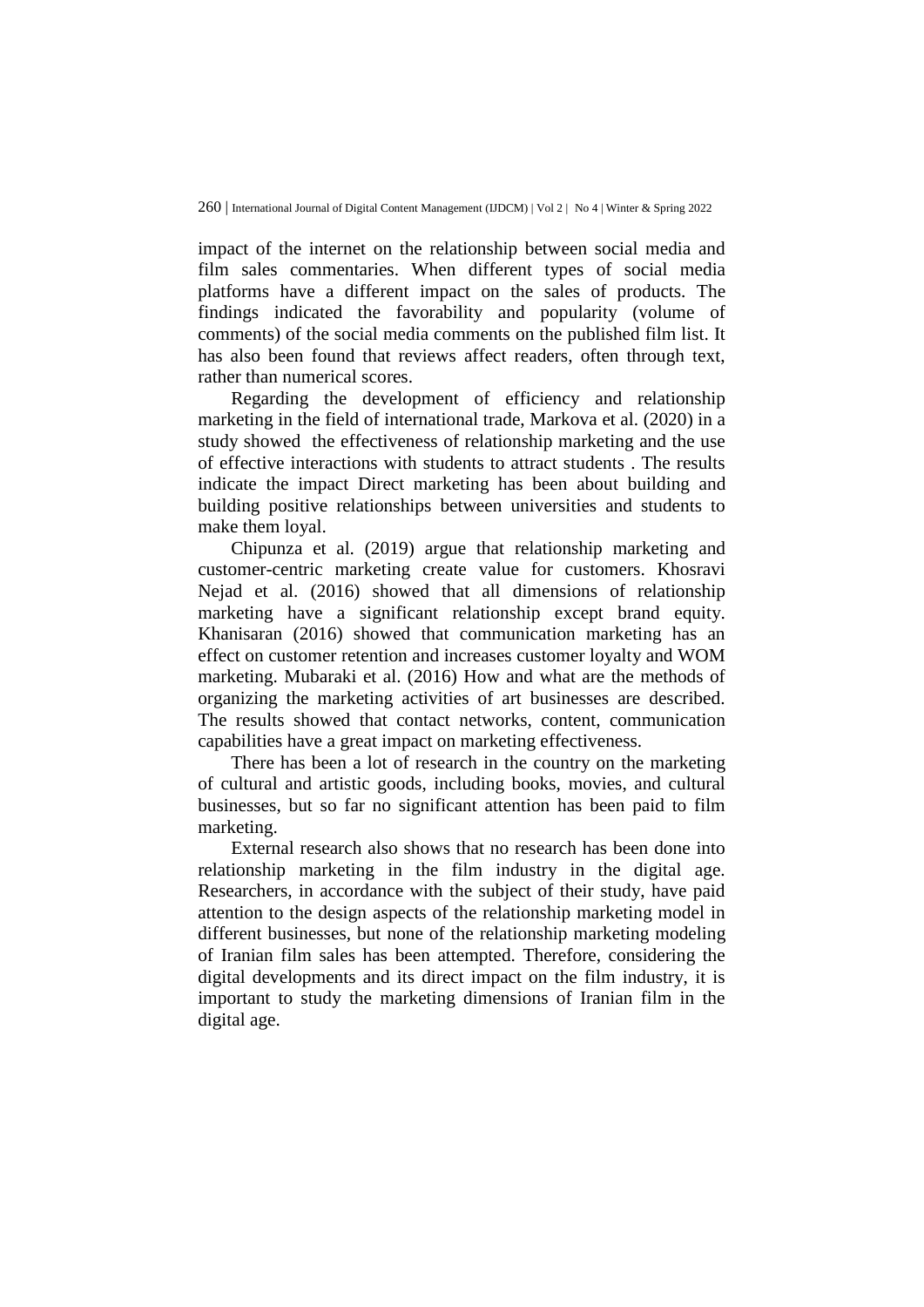## **Methodology**

Grounded theory is a qualitative method that enables you to study a particular phenomenon or process and discover new theories that are based on the collection and analysis of real world data. To answer the research question, the qualitative methodology has been used and in terms of the research philosophy it is among the applied positivist paradigms and in terms of qualitative and quantitative research experience, it has an inductive and deductive approach and a survey strategy. This research is exploratory in terms of purpose and explores variables and their causal relationship (Rigg, 2003). The required information was collected through interviews with experts and the ATLAS TI software was used qualitatively. The research population of the present study included managers or sales representatives and film screeners in Iran. Sampling was performed using the nonprobabilistic judgmental (targeted) method. Interviews were conducted with research samples. Characteristics of industry experts: High experience, managerial position, experience, and high knowledge in the field of film production and publishing are considered. To identify the relationship between marketing in sales representatives and film screenings in Iran, 8 managers of film sales companies and 12 senior representatives of companies were interviewed. To sample, the snowball method was used and the interview was conducted in a semi-structured manner with open and general questions up to 10 people until we reached data saturation, but to make doubly sure, up to 20 people were interviewed. According to Clark's (2005) research, foundation data analysis is useful in presenting models where the current situation has a great impact on changes in the main pillars of the model. Finally, the factors were identified using the foundation data technique using ATLAS TI software.

#### **Research Findings**

In the first stage, qualitative data was collected through in-depth interviews with a group of experts. In the open coding process, many themes were obtained and during the reciprocal process of data analysis, the collection of this initial qualitative data was reduced to fewer categories. Then, each of these categories obtained in the qualitative stage was examined. The following is a review of the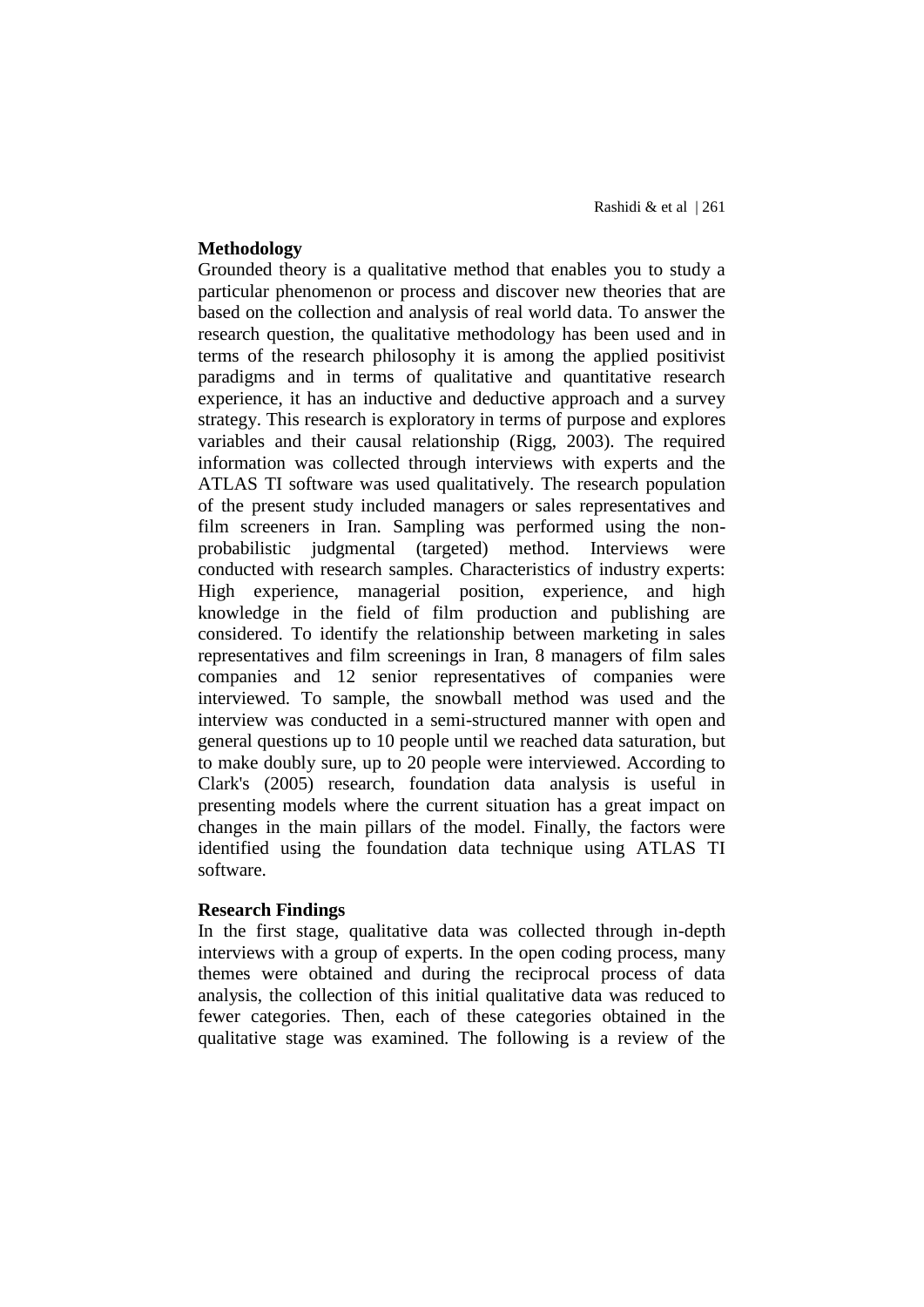interviews and then the indicators were extracted from the texts and interviews.

This step offers more complex and comprehensive cases for comparing and distinguishing codes and concepts. At this stage, by identifying patterns within the findings, primary clusters were formed. Also in this stage of data analysis, while collecting new data, the researchers, by being involved in the continuous matching process, paid attention to the amount of new information received in the categories and thus to their saturation. A category represents units of information about events, happenings, and instances (Strauss & Corbin, 1998).

Typically, the central phenomenon is a category among the data collected that is widely mentioned during interviews or, theoretically, appears in a central and fundamental conceptual form (Cresswell, 2007).

Strauss and Corbin (1998) include the types of categories that can be placed around the central phenomenon: causal conditions (factors that cause the emergence of the central category), contextual and intervening conditions (internal and external factors affecting the implementation of model strategies), strategies (Proposed strategies in response to the central phenomenon) and finally the consequences (results of strategies).

To analyze the data and construct a relational marketing model design in the film sales and screening network in Iran, theme analysis and theme network have been used.

| огданияся пиш генанопятр пнагксипд пг п ап.             |                           |                                   |                         |  |  |
|---------------------------------------------------------|---------------------------|-----------------------------------|-------------------------|--|--|
| <b>Concepts</b>                                         | <b>Categories</b>         | <b>Major</b><br><b>Categories</b> | Category<br><b>Type</b> |  |  |
| Commodity evaluation,<br>low cost, consumer<br>behavior | Verbal advertising        | Advertising                       | Phenomenon              |  |  |
| Sales status.<br>strengthening the sales<br>base        | Word of mouth ads         |                                   |                         |  |  |
| Consumer feeling,<br>mental image                       | Experiential<br>marketing | Marketing                         |                         |  |  |
| social relationship                                     | Supportive<br>marketing   |                                   |                         |  |  |
| Customer needs and                                      | Electronic                |                                   |                         |  |  |

**Table 1- Theoretical coding process to identify the basic themes of organized film relationship marketing in Iran.**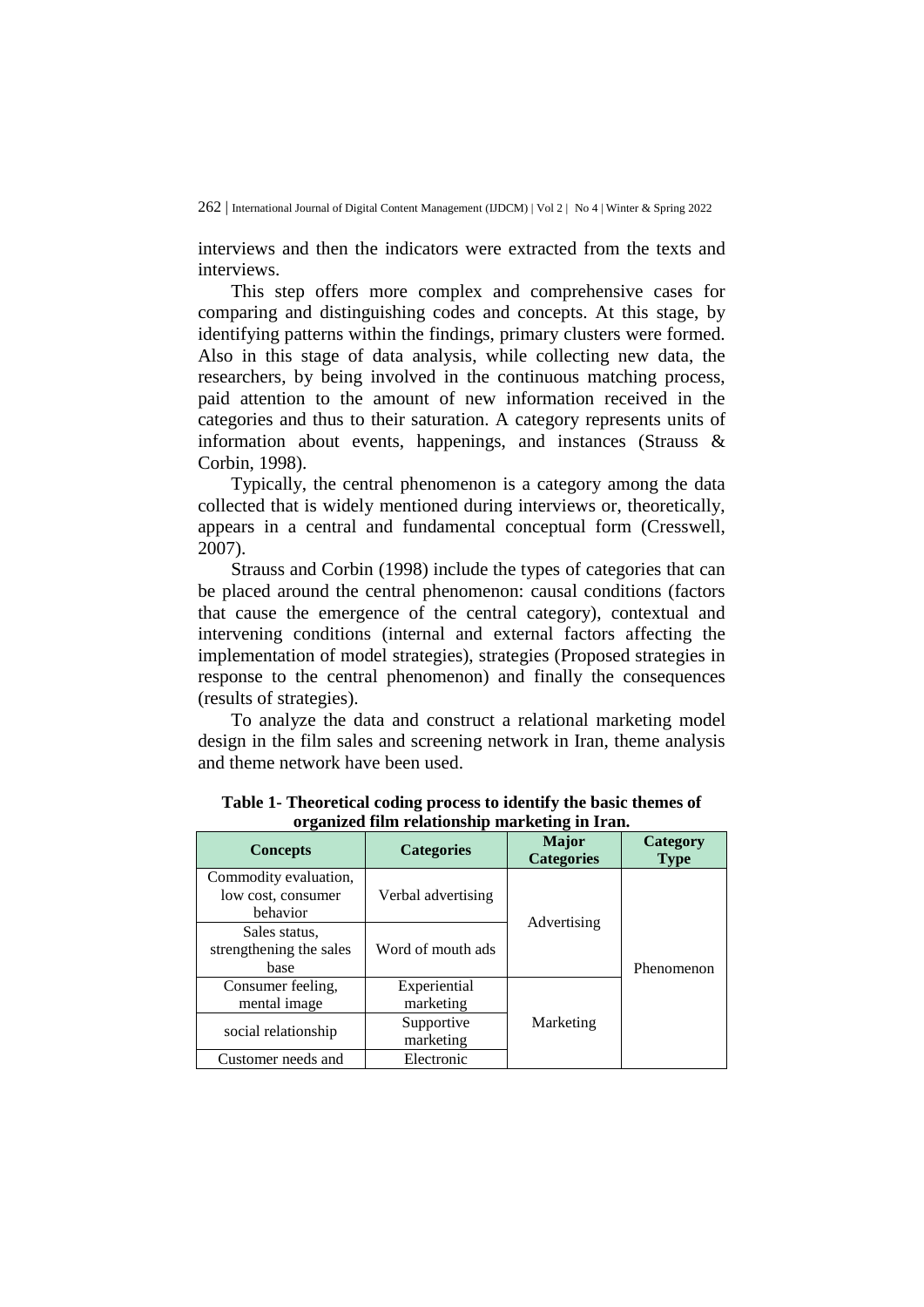Rashidi & et al | 263

| <b>Concepts</b>                                                                       | <b>Categories</b>                                 | <b>Major</b><br><b>Categories</b> | Category<br><b>Type</b> |
|---------------------------------------------------------------------------------------|---------------------------------------------------|-----------------------------------|-------------------------|
| wants, mutual<br>communication                                                        | marketing                                         |                                   |                         |
| Development of<br>motivation                                                          | internal marketing                                |                                   |                         |
| Content advertising                                                                   | New marketing                                     |                                   |                         |
| Order tracking                                                                        | Customer<br>Communication                         | Connections                       | Casual                  |
| <b>Customer Orientation</b>                                                           | Relationship<br>quality                           |                                   |                         |
| Creativity, change, new<br>services                                                   | Innovation                                        | Innovation                        |                         |
| Gender, education and<br>personality traits                                           | Demographic<br>characteristics of<br>the customer |                                   |                         |
| Feeling pleasant, honest<br>attitude, possibility of<br>communication                 | Customer<br>expectations                          | communication<br>skill            | Mediator                |
| Knowing customers,<br>needs, wants and goals                                          | Customer<br>knowledge                             |                                   |                         |
| Attract customers,<br>improve performance                                             | <b>Customer</b> focus                             |                                   |                         |
| Avoid the cost of<br>change, incentive<br>loyalty, habitual<br>loyalty, brand loyalty | Customer loyalty                                  |                                   |                         |
| Customer stabilization,                                                               | Customer                                          | Loyalty                           | Consequences            |
| increase sales                                                                        | commitment                                        |                                   |                         |
| Social media,<br>affiliation, illustration                                            | Customer trust                                    |                                   |                         |
| Identify strengths and<br>weaknesses                                                  | Competitive<br>Advantage                          | Function                          |                         |
| Efficiency,<br>effectiveness                                                          | <b>Business</b><br>Performance                    |                                   |                         |
| Marketing strategy,<br>customer mind,<br>customer expectations                        | Customer<br>satisfaction                          | Satisfaction                      |                         |

Based on the coding results of the preliminary stages of theorizing, categories are the constituents and main principles of theory, which categorically relate to other categories and relate those relationships within the framework of the narrative. It has become clear that by putting the categories together around the central category, as the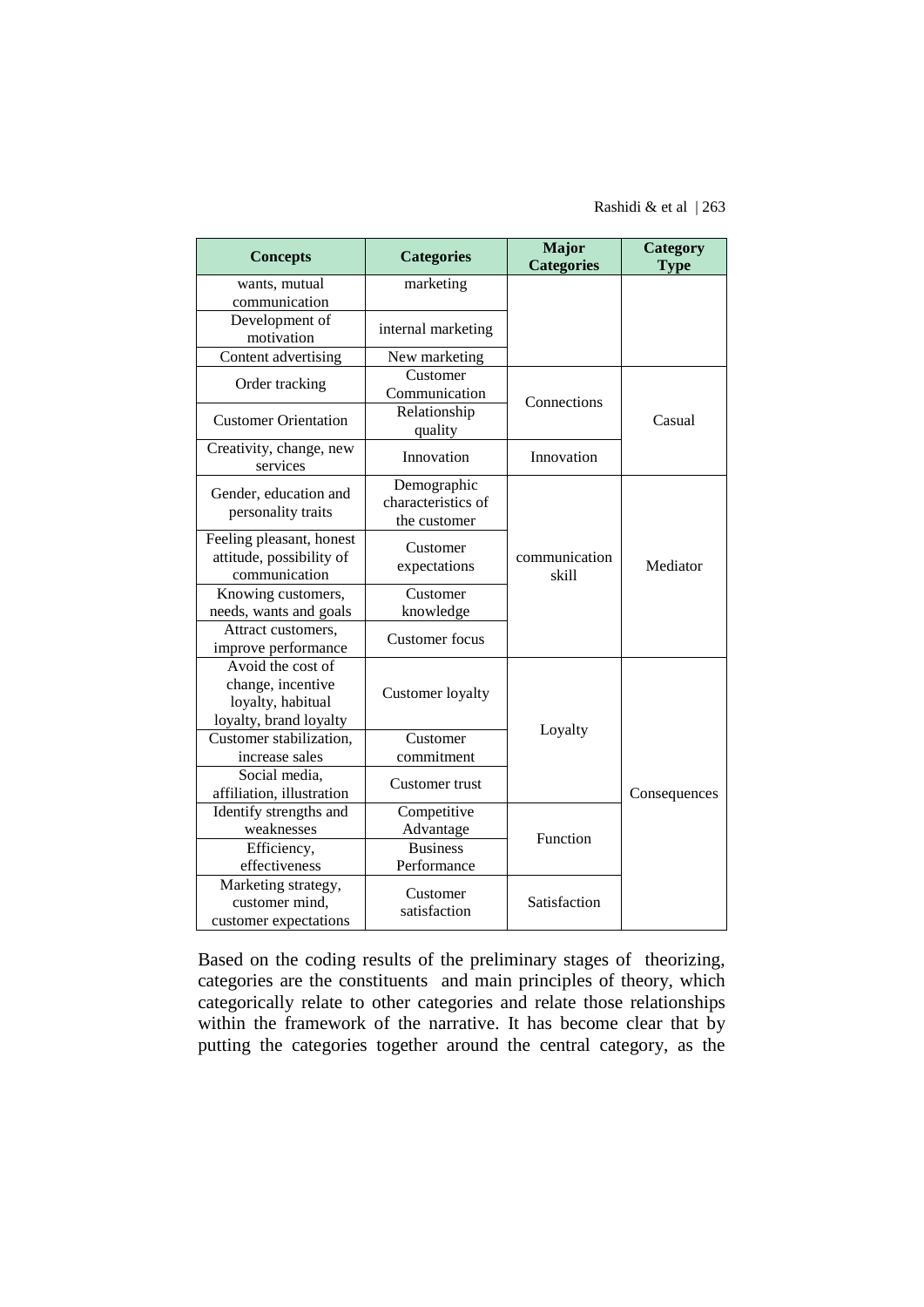main theme of a theoretical narrative for the phenomenon a systematic connection that has been established between the concepts and the categories is presented.

By analyzing the data collected in the research, in the initial stage (open coding) 19 concepts were extracted in the form of 7 major categories and 4 after the transcribed content of the interviews. Selective coding and axial coding were also performed. Among the identified factors, the axial coding paradigm was performed and based on that, the linear relationship between the research categories including causal conditions, axial categories, contextual conditions, and consequences was determined. Figure 1 shows the paradigm of contextual coding, in other words, the model of the qualitative research process.



**Figure 3 - Modeling the relationship marketing of Iranian films in the digital age**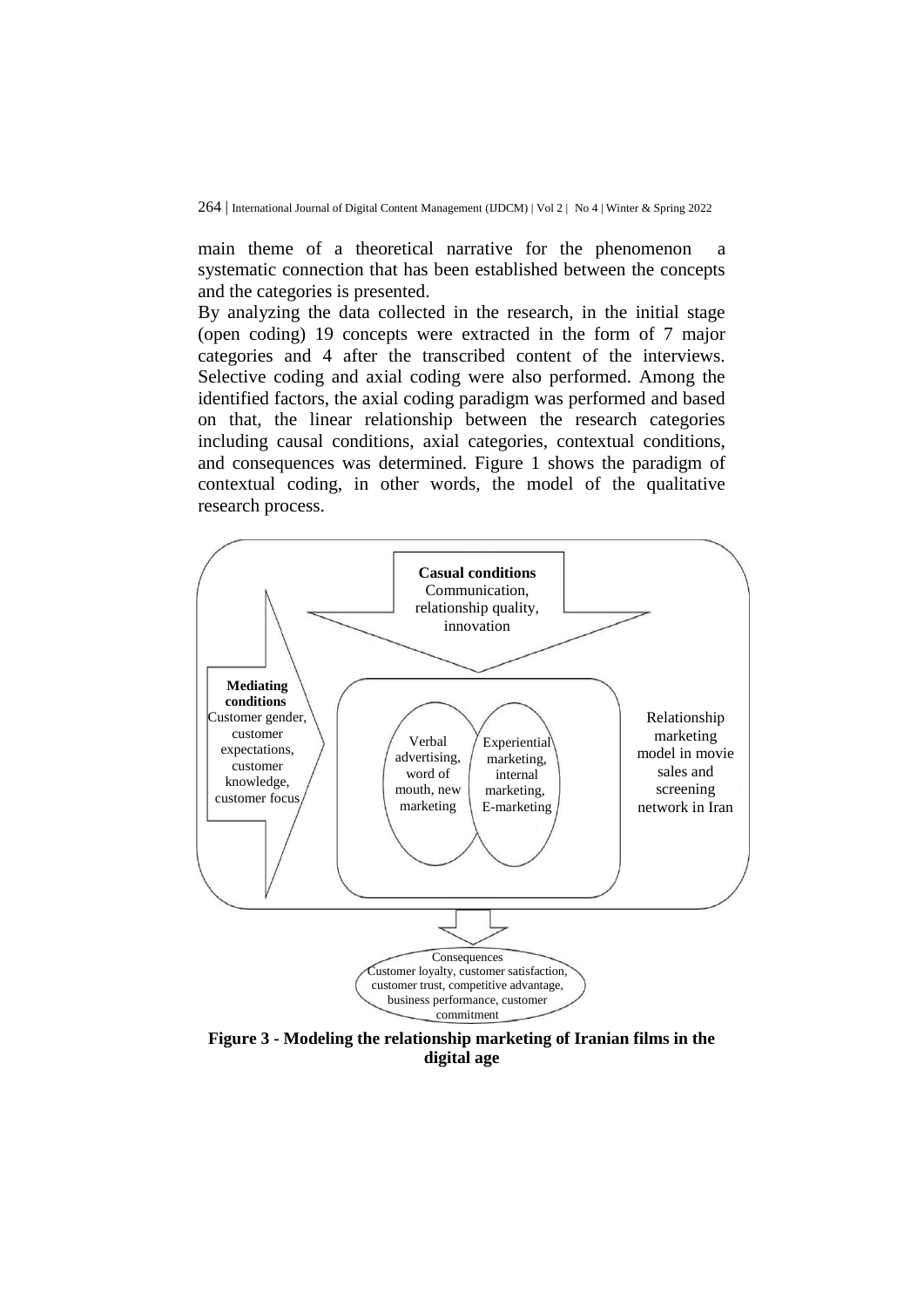## **Conclusion**

This research aimed at better understanding of the modeling of the relational marketing of Iranian films in the digital age and, in particular, theatrical participation. While previous research indicates that marketing interactions are linked to successful movies.

Based on the results, 7 categories and 17 initial codes have been identified in the data model of the Iranian Film Relationship Marketing Foundation in the digital age.

Causal conditions included communication, relationship quality, and innovation. According to Abiza et al. (2017), relationship marketing using communication media has tried to accelerate communication with customers and stakeholders by using communication strategies, systems and new communication technologies to They have effectively exchanged opinions and identified the needs of customers, as well as private advertising for each customer and informing about new and favorite products and services of each customer, which can emphasize the importance of creating, maintaining and increasing the relationship between buyer and seller. In marketing relationship, customer retention, relationship development and more attractive and increasing customer relationship have been very important factors to strengthen customer orientation in the sales network system.

Mediating conditions have been based on demographic components, customer expectations, customer knowledge, and customer focus. Hiutin et al. (2018) showed that creating loyal customers, word of mouth, and reducing customer acquisition costs have helped a lot in movie sales networks. In addition, one of the main features of many relationship marketing has been the process of understanding the concept of relationship marketing in the relationship formation stage, relationship management stage, relationship performance evaluation stage, and finally relationship development to attract customers.

The implications of the model include customer loyalty, customer satisfaction, customer competitive advantage, business performance, and customer commitment. The results indicate that in relationship marketing in the sales and film network in Iran, communication, relationship quality, and innovation have positive effects and the relationship between companies and customers becomes more prominent (Kernan, 2009). Thus the quality of the relationship can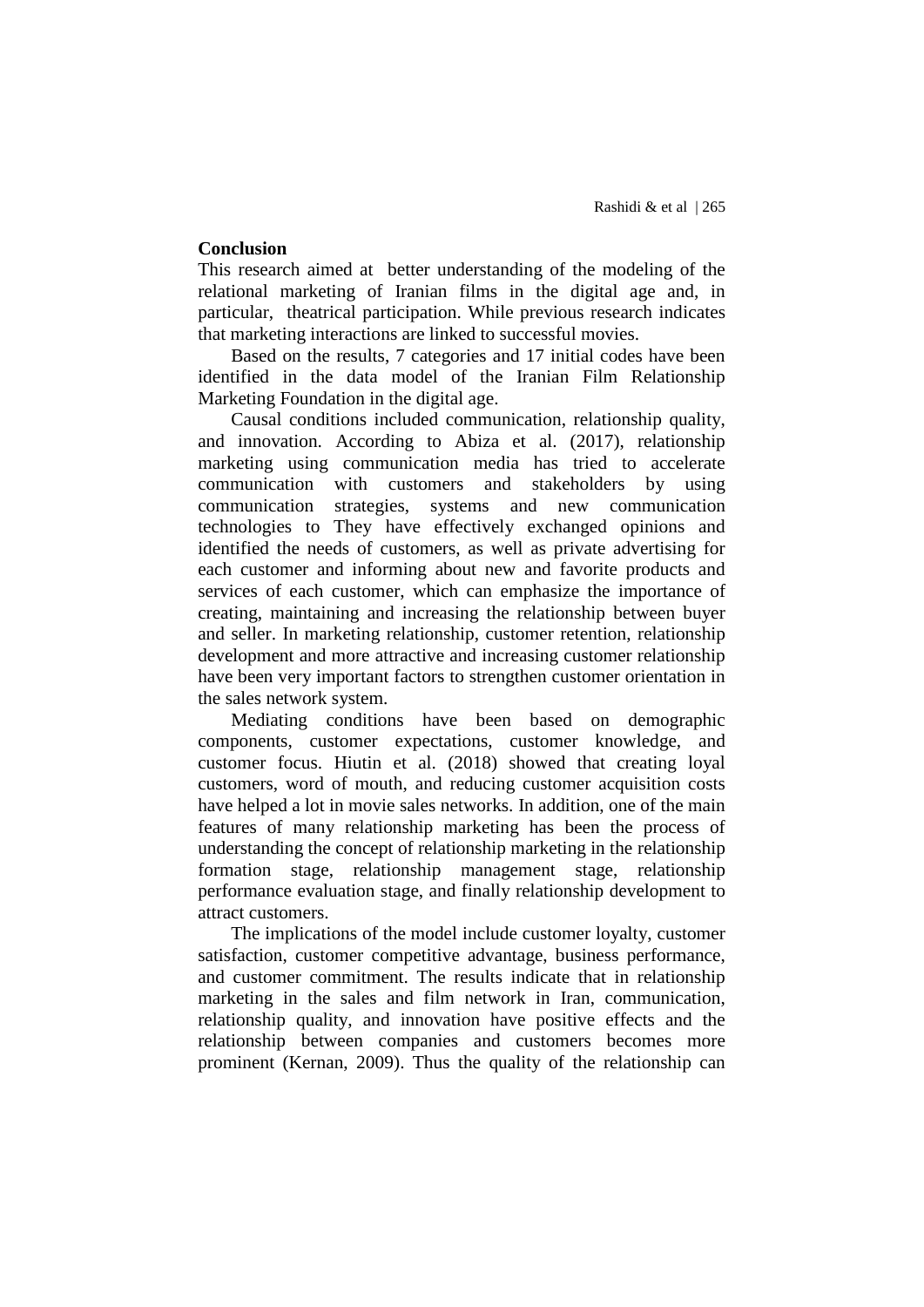reduce uncertainty and strengthen the relationship between the customer and the company, which ultimately leads to loyalty and profitability of companies. The product and word of mouth that factors show that more customer satisfaction with the quality of the relationship has a positive effect on customer perspective and as a result the company's profit has increased and the value of the customer life cycle has improved, communication in relationship marketing, transparency and interactions between the parties have been based on trust and confidence in common promises and identifying new opportunities, these relationships can be in line with their role in identifying and creating value-creating opportunities have a positive impact and show all aspects of relationship quality in companies (Karray et al, 2017), at the same time, the existing knowledge of customers can be connected by organizations to create innovation in services and generate ideas and continuous improvement to provide diverse products and new services in companies. Acquiring customer knowledge and involving customers in the innovation process at this stage of the customer knowledge flow, customer focus has created a deep and long-term relationship with the customer, and when the organization focuses on its key customers can cause Their needs are well answered in a customized way, which will also lead to loyalty. In the customer's commitment, the persistence of repeated purchases or continuous purchases from a sales network can provide desirable services now and in the future. This leads to customer loyalty, according to the above, on the other hand, competition in sales companies is increasing; therefore, this factor creates a competitive advantage by creating customer retention and loyalty that companies are thinking of retaining customers by providing special services.

Given the above theoretical background, the more relational marketing in the film sales network, the greater the level of loyalty, trust, satisfaction, performance, and commitment of customers, which are the factors in the business world. It can lead to a service-based economy, the development of communication and information technologies, and the intensification of competition that makes the importance and attractiveness of relationship-based loyalty significant compared to other marketing mixes for film companies. In addition to creating a competitive advantage, these factors also increase the level of productivity and motivation of employees and the profitability of companies, and on the other hand, the constant turning of customers to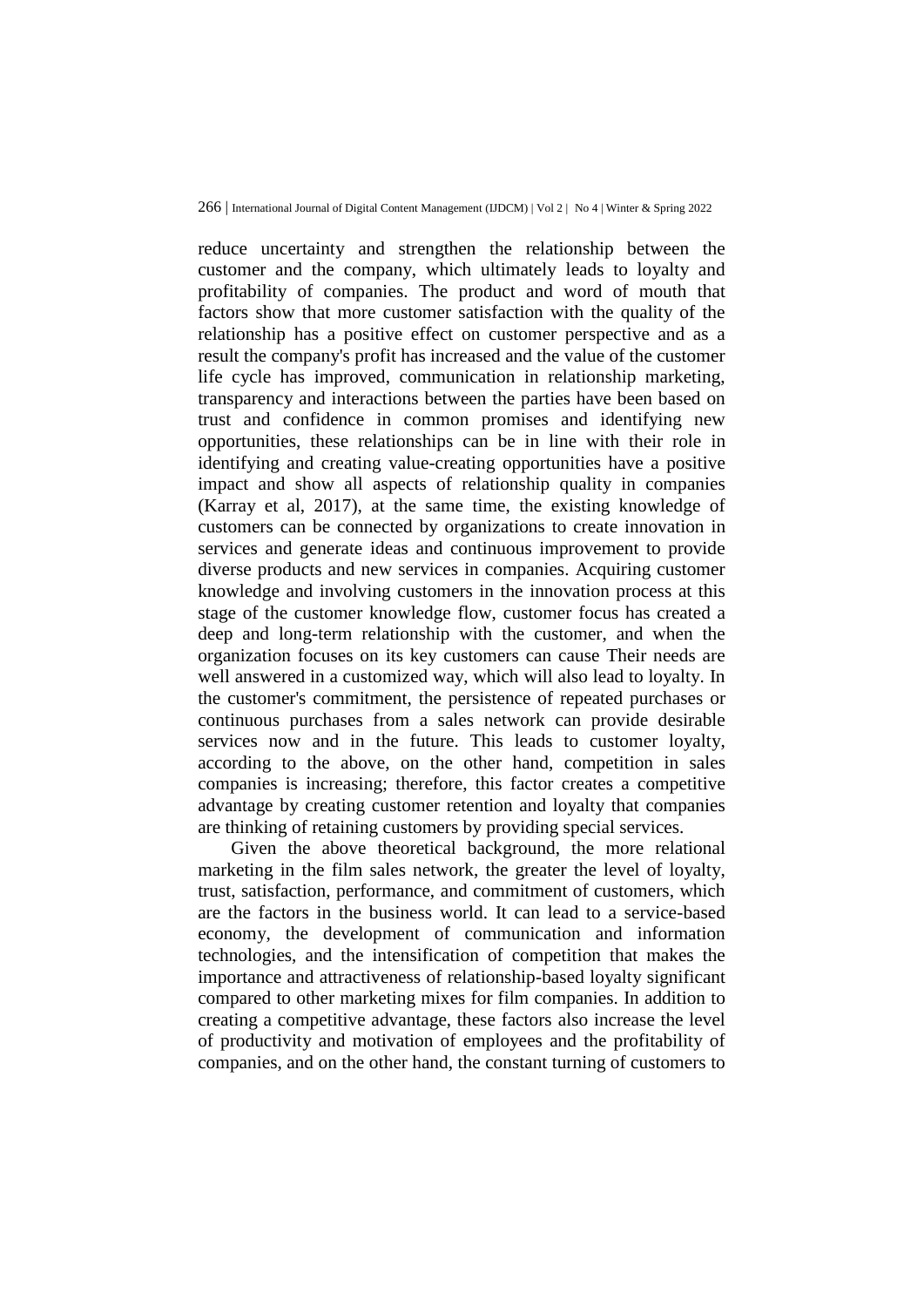the company's services has a devastating effect on the performance of the company's activities.

The findings of this study are consistent with the results of many studies. Gatepasha et al.'s (2020) research also shows that the level of customer relationship determines the impact of relationship quality on customer loyalty and significantly, , the impact of online commitment on customer loyalty also diminishes over time. In addition, as the relationship between customers and businesses expands, the impact of online trust on loyalty increases. Abeza et al. (2017) also show that social media as a communication medium has a positive effect on the establishment and achievement of goals marketing strategy . Kastner et al. (2017) also show that due to the lack of face-to-face communication in telecommunications, the existence of an Internetbased relationship marketing system has a significant effect on the ease of relationships. It will establish a suitable platform for Internet communication for customers. Mehrani and Sadeghi (2016) also show that customer relationship management has a positive effect on relationship marketing and a positive effect on business performance. Mohammadi et al. (2012) also show that the benefits of reassurance, social benefits, and the benefits of special behavior have a positive and significant effect on word of mouth.

Therefore, according to the above-mentioned theoretical records, it can be said that customers are the most fundamental business element of a company, so customer satisfaction and retention, and loyalty cause more profitability. The business will be, the customer deserves the politest attention and behavior, and it should never be forgotten that without him, the organization and the store should be closed. Companies need to be aware of the wants and needs of their customers because without examining their needs and wants, there is no possibility for proper marketing. Therefore, to achieve satisfaction, loyalty, trust, and proper performance, we should focus our efforts on meeting the needs and satisfaction of customers. As the findings show, the relationship marketing model in terms of causal communication, relationship quality, and Innovation is summarized. These factors can provide the context for advertising and marketing by considering the mediating factors of customer gender, customer focus, customer expectations, and customer knowledge for as many customers as possible, and finally all these factors in marketing. A relationship can build customer loyalty, customer satisfaction, competitive advantage,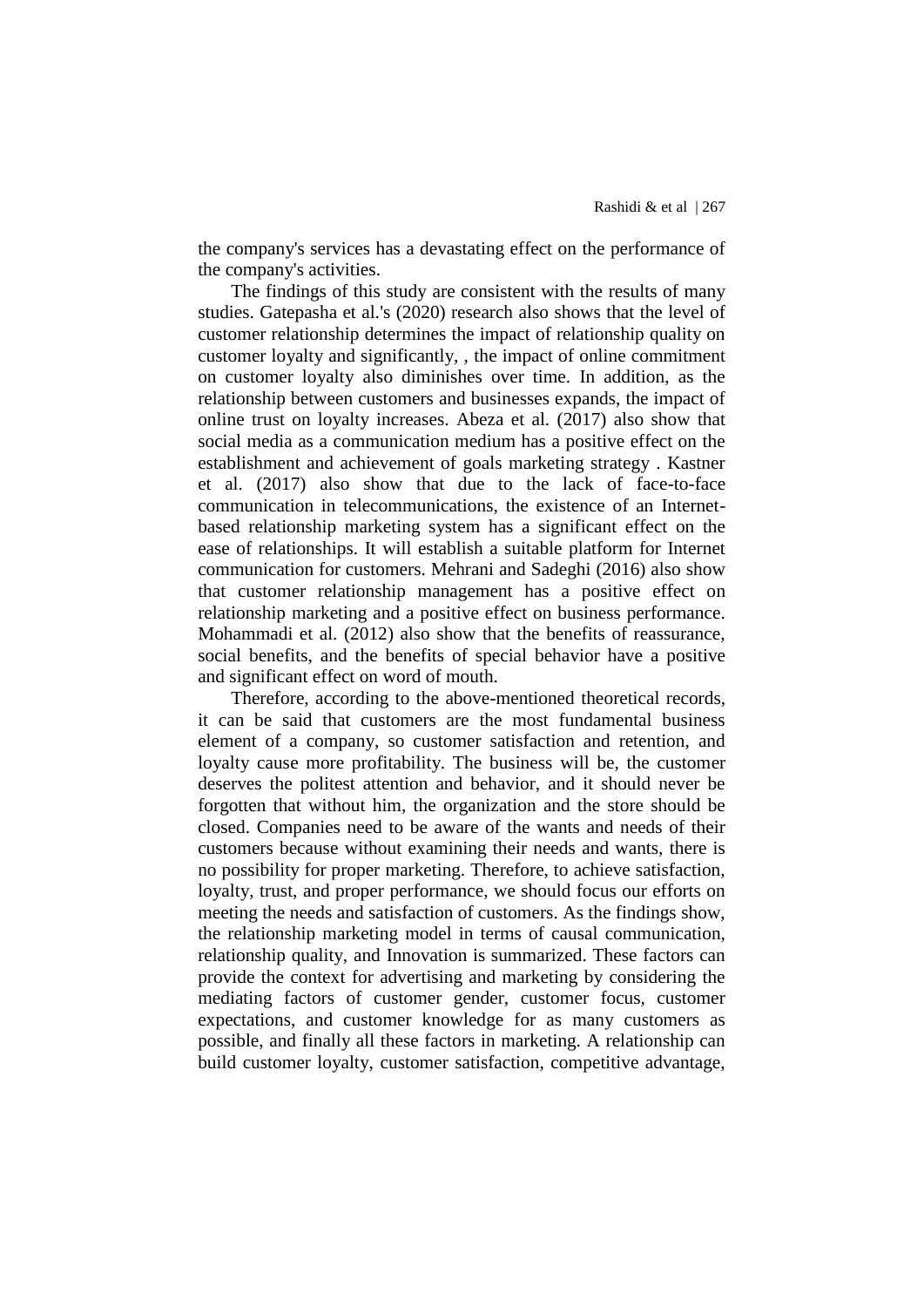business performance, and customer commitment in movie sales companies.

The key objective of film marketing is to enable audiences to watch films. Many movie producers have tried to reach different levels of sustainable audiences. As well, many companies and film industries consider it important to market electronic word of mouth. Relational marketing, however, has continued to spread to the film industry differently. This was followed by a marketing approach that allowed viewers to be aware of and watch movies. Also, various factors need to work together to encourage viewers to watch movies. A strategy to meet market demand is needed to make film viewing more sustainable.

Other tactics need to be put forward, such as increasing sales, cutting costs, and producing new films. The relationship between feedback from film viewers and social media actions in future studies should be studied. While this study found support for relational marketing, it is better to study other social norm aspects. Future research should assess whether social wealth predicts other social media activities accurately in the digital age. While the current study shows that both the Relational Marketing Platform and Iranian films have distinct characteristics that operate independently, further research is needed to identify how they work together to motivate different customer behaviors.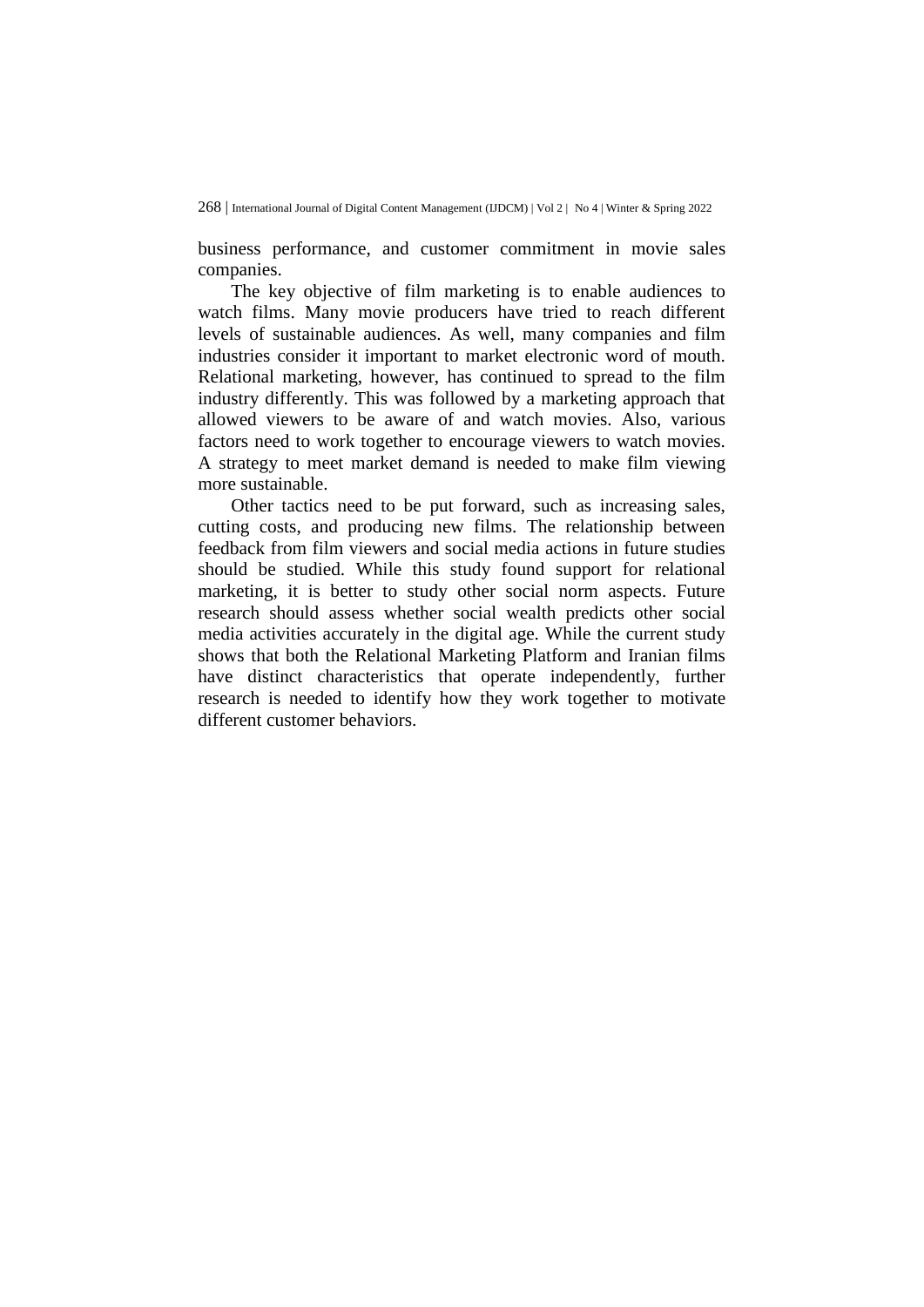#### **Reference**

- Abeza, G; Reilly, N.O; Seguin, B. (2017). Social media in relationship marketing: The perspective of professional sport manager in the MLb, NBA. NFL, and NHL, *Communication & Sport*, 4: 1- 30[.https://doi.org/10.1177/2167479517740343](https://doi.org/10.1177/2167479517740343)
- Alani, E; Suzilawati, k; Alrubaiee, L; Tavakoli, R. (2019). A model of the relationship between strategic orientation andproduce innovation under the mediating effect of customer knowledge management. *Journal of international studies*, 12: 232-242. <https://doi.org/10.14254/2071-8330.2019/12-3/19>
- Álvarez-Monzoncillo, J. M., De Haro Rodríguez, G. Picard, R. G. (2018). Digital word of mouth usage in the movie consumption decision process: *The role of mobile-WOM among young adults in Spain*. <https://doi.org/10.1080/14241277.2018.1471606>
- Amasaka, K., Iida, T., Fukuchi, S., Goto, A. (2012). A study on effectiveness of movie trailers boosting customers' appreciation desire: A customer science approach using statistics and GSR. *Journal of Business & Economics Research*, 10(6), 375-384. <https://doi.org/10.19030/jber.v10i6.7028>
- Berger, J. (2014). Word of mouth and interpersonal communication: A review and directions for future research. *Journal of Consumer Psychology*, 24(4): 586-607. <https://doi.org/10.1515/9783110276794>
- Berk, R. A. (2009). Multimedia teaching with video clips: TV, movies, YouTube, and mtvU in the college classroom. *International Journal of Technology in Teaching & Learning*
- Bernarto, I., Satryautama, J. (2019).Analysis of the effect of relationship marketing and patients satisfaction on patents loyality", *Journal of management*, 6: 213-222. <https://doi.org/10.35794/jmbi.v6i3.26682>
- Bich, D. Lien, P. (2019). An investigation of antecedents and consequences of consumers' attitude towards product movie series on social media: Case of Ostar story. *International Journal of Knowledge Engineering and Data Mining*, 6(1): 187-206. <https://doi.org/10.1504/IJKEDM.2019.10022516>
- Boateng, S.L. (2019). Online relationship marketing and customer loyalty: a signaling theory perspective. *International journal of bank marketing*, 14: 1-16. <https://doi.org/10.1108/IJBM-01-2018-0009>
- Chakravarty, A., Liu, Y., & Mazumdar, T. (2010). The differential effects of online word-of-mouth and critics' reviews on pre-release movie evaluation. *Journal of Interactive Marketing*, 24(3), 185-197. <https://doi.org/10.1016/j.intmar.2010.04.001>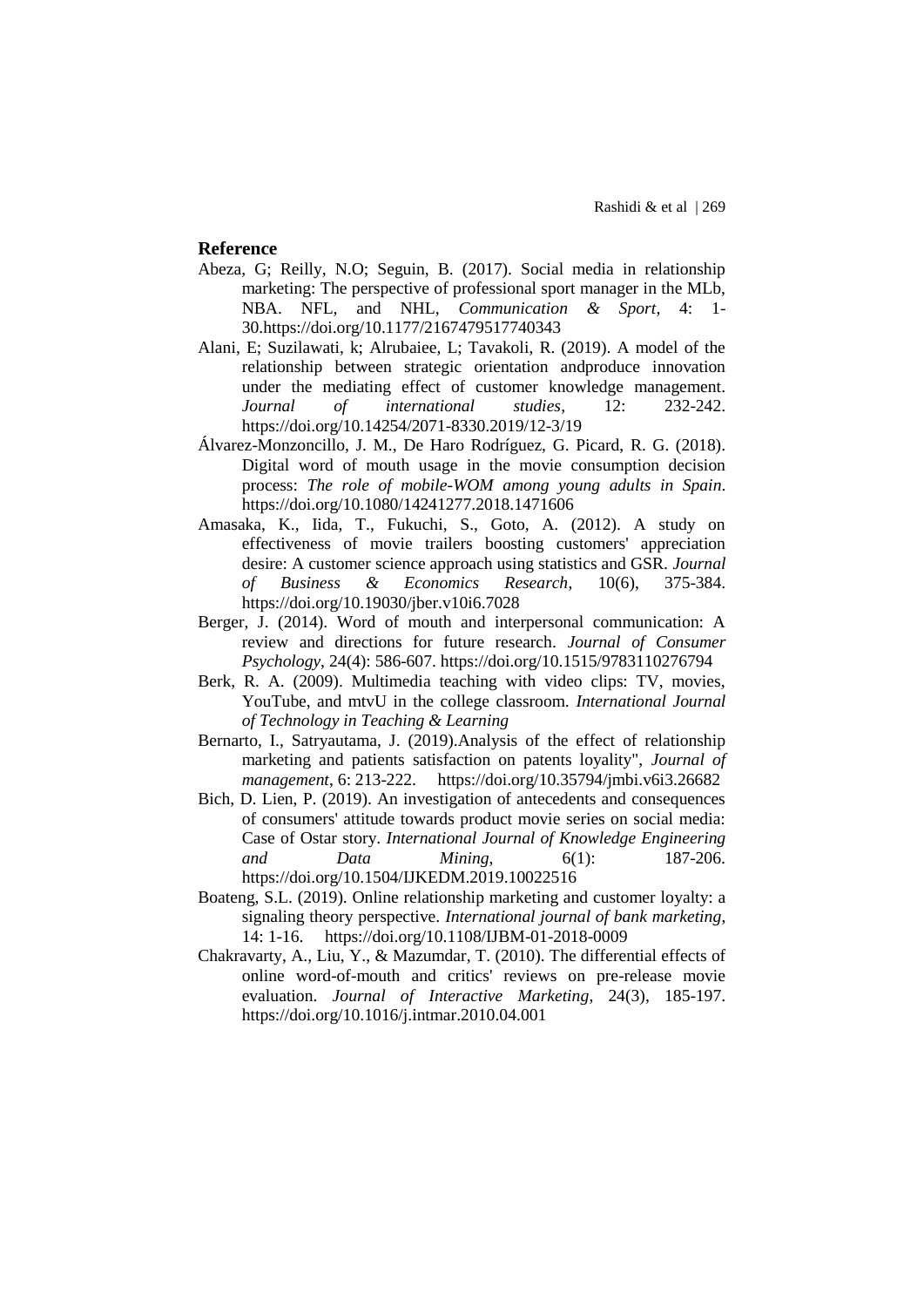- Chipunza, C; Amoakoh, E. O; Iwuchukwu, E.I. (2019). A theoretical analysis on the impact of relationship marketing practices on customer retention: A case of transformed small grocery retail shop in managaung municipality area in South Africa. *African journal of hospitality*, 81: 1-12.
- Chu, S. C., & Choi, S. M. (2011). Electronic word-of-mouth in social networking sites: A cross-cultural study of United States and China. *Journal of Global Marketing*, 24(3), 263- 28[1https://doi.org/10.1080/08911762.2011.592461](https://doi.org/10.1080/08911762.2011.592461)
- Clarke, A. E. (2005). Situational analysis: Grounded theory after the postmodern turn. *Thousand Oaks*, CA: SAGE
- Creswell, J. W (2007). Designing and conducting mixed method research. *Thousand Oaks*, CA: Sage.
- Devlin, M. B., Chambers, L. T., & Callison, C. (2011). Targeting mood: Using comedy or serious movie trailers. *Journal of Broadcasting & Electronic Media*, 55(4), 581-595. <https://doi.org/10.1080/08838151.2011.620668>
- Ekman, P., Friesen, W. V., & Ellsworth, P. (2013). Emotion in the human face: Guidelines for research and an integration of findings (Vol. 11). *Elsevier*.
- Gatepasha, A; Author, S.A.C; Zendeh, A.B; Iranzadeh, S. (2020). Daynamics of online relationship marketing: relationship Quality and customer loyalty in Iranian bank. Review of business management, 22: 140-162. <https://doi.org/10.7819/rbgn.v22i1.4043>
- Gilboa, S., Guttmann, T. S., Mimran, O. (2019).The unique role of relationship marketing in small business customer experience. *Journal of retailing and consumer service*, 51: 152-164. <https://doi.org/10.1016/j.jretconser.2019.06.004>
- Gong, T., & Tung, V. W. S. (2017). The impact of tourism mini-movies on destination image: The influence of travel motivation and advertising disclosure. *Journal of Travel & Tourism Marketing*, 34(3): 416-428. <https://doi.org/10.1080/10548408.2016.1182458>
- Huang, J., Boh, W. F., & Goh, K. H. (2011). From A social influence perspective: The impact of social media on movie sales. (Vol. 79). *In PACIS*. July
- Hutten, A.S.J., Salga, T.O., Niemand, T., Siems, F. U.(2018).Advancing relationship marketing theory: exploring customer relationship through a process-centric framework, *AMS Review*, 8: 39-57. <https://doi.org/10.1007/s13162-017-0091-x>
- Karray, S., & Debernitz, L. (2017). The effectiveness of movie trailer advertising. *International Journal of Advertising*, 36(2): 368-392. <https://doi.org/10.1080/02650487.2015.1090521>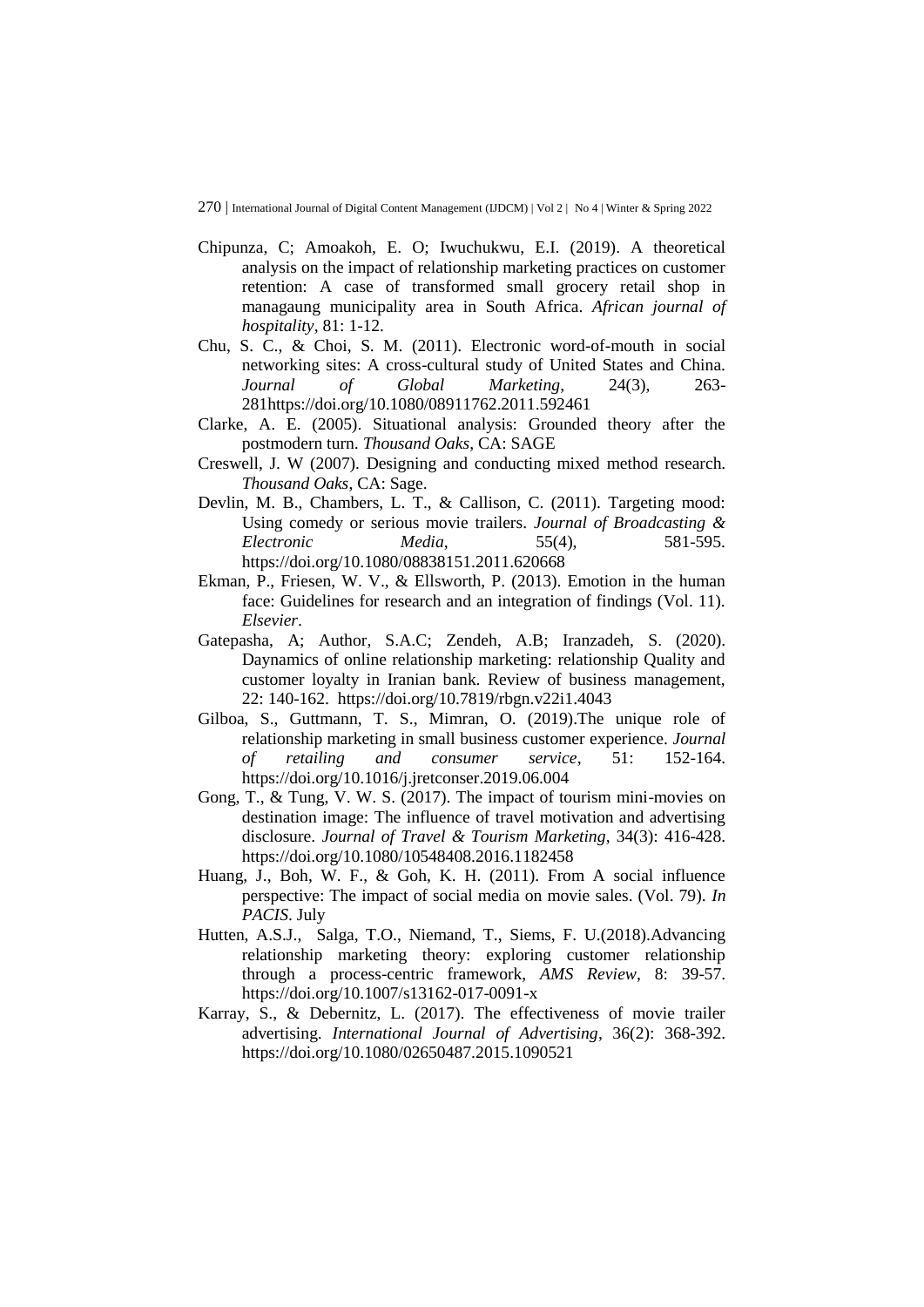- Kastner, A.N.A., Mahmoud, M.A., Lartey, J.O. (2017).Internet based relationship marketing: A sub Saharan African perpective, *Journal of relationship marketing*, 16: 179-196. <https://doi.org/10.1080/15332667.2017.1349555>
- Kernan, L. (2009). Coming attractions: Reading American movie trailers. University of Texas Press.
- Khanisaran, B. (2017). The Role of Communication Marketing in Customer Satisfaction and Retention, First National Conference on Creative Economics, Islamic Azad University 4: 1-23. [in Persian].
- Khosravi Nejad, R. Bahrami, M., Barati, M. (2017). Analyzing the relationship between marketing and bank brand equity: The moderating role of business ethics. *Journal of Ethics in Science and Technology*, 1: 1-18. [in Persian].
- Luu, T.T. (2019). CSR and customer value Co-creation behavior: The moderation mechanisms of servant leadership and relationship marketing orientation, *Journal of Business Ethics*, 15: 379-398. <https://doi.org/10.1007/s10551-017-3493-7>
- Mehrani, H., Sadeghi, M. (2017). The Impact of Customer Relationship Management (CRM), Relationship Marketing (RM) on the Business Performance of Ansar Bank Tehran Branches », Economics and Business, 13: 45-54. [in Persian].
- Milan, A.A., Felix, R., Rauschnabel, P.A., Hinsch, C. (2018). Strategic customer engagement marketing: A decision making framework. *Journal of business research*, 92, PP: 61-70. <https://doi.org/10.1016/j.jbusres.2018.07.017>
- Morgan, V. (2020). By age attendance patterns audiences cinema fact finders - screen Australia. Screen Australia.
- Mohammadi, R., Khabiri, M., Barry, M. (2013). Benefits of establishing a relationship with the customer and its effect on positive word-ofmouth communication (Case study: customers of swimming pools in Tehran). Sports Management Studies, 19: 205-220. [in Persian].
- Moses, C. Maxwell, A. Adegbuyi, O., Akinbode, M., & Inelo, F. (2016). The overriding influence of social media as the key driver of cinematic movie sales. *International Business Management*, 10(6): 718-725.
- Mubaraki, M. H., Rezvani, M., Yadollahi Farsi, J., Tughraei, M. T. (2017). Designing and explaining the conceptual model of entrepreneurial marketing mix in creative artistic businesses; Case Study: Creative Industries. New marketing research. [in Persian].
- Nanda, M., Pattnaik, C. and Lu, Q. (2018). Innovation in social media strategy for movie success: A study of the Bollywood movie industry, *Management Decision*, Vol. 56: 233-251 [https://doi.org/10.1108/MD-](https://doi.org/10.1108/MD-04-2017-0429)[04-2017-0429.](https://doi.org/10.1108/MD-04-2017-0429)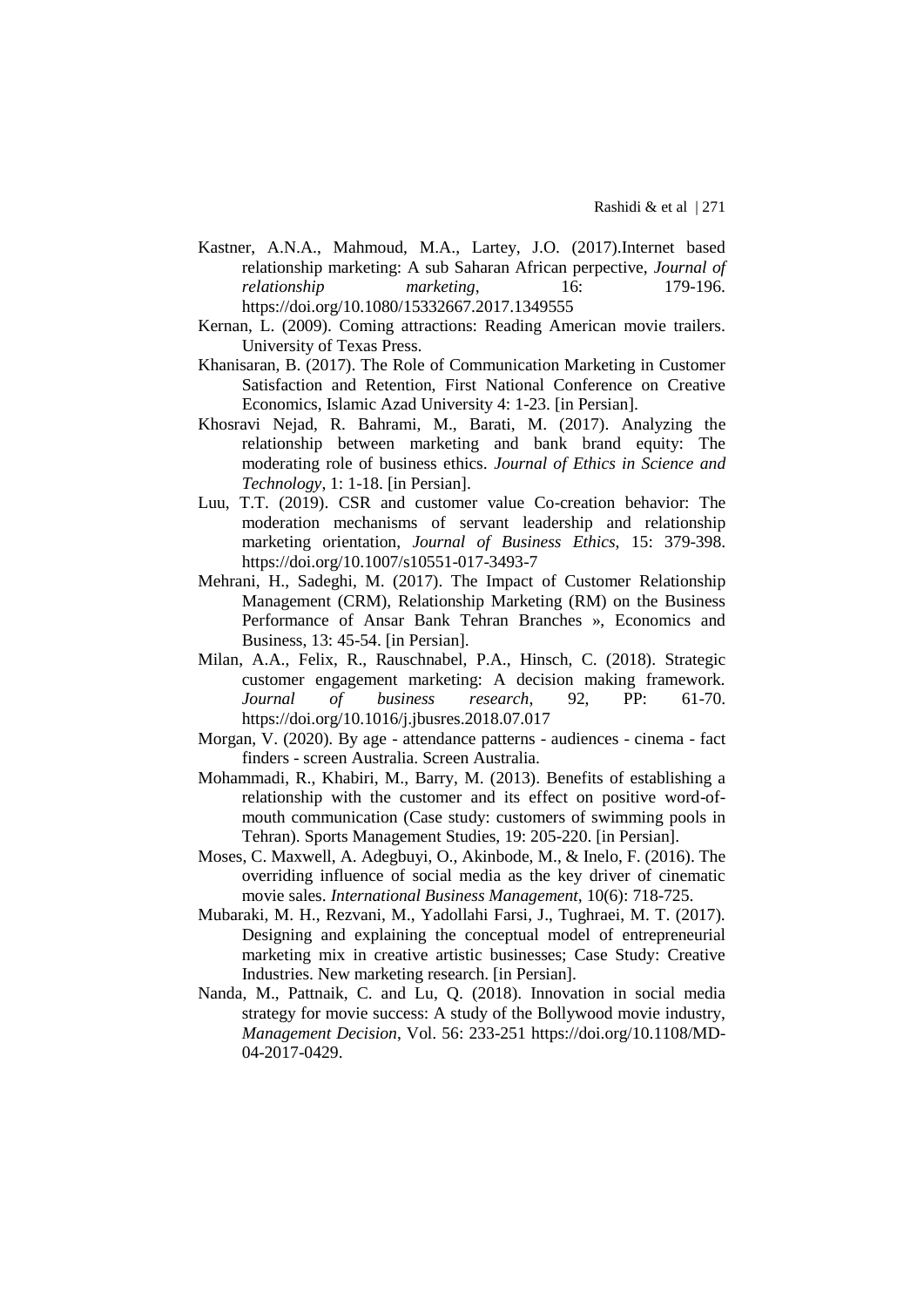- Oh, C., Roumani, Y., Nwankpa, J.K., and Hu, H. (2017). Beyond likes and tweets: Consumer engagement behavior and movie box office in social media, *Information & Management*, 54: 25- 37[.https://doi.org/10.1016/j.im.2016.03.004](https://doi.org/10.1016/j.im.2016.03.004)
- Oja, M. (2019). On the concept of the deceptive trailer: Trailer as paratext and multimodal model of film. *Sign Systems Studies*, 47: 177-204. <https://doi.org/10.12697/SSS.2019.47.1-2.07>
- Peng, H. (2016). An analysis of promotion strategies for domestic youth films in China between 2010 and 2015. Hong Kong Baptist University
- Pittman, M., & Sheehan, K. (2015). Sprinting a media marathon: Uses and gratifications of binge-watching television through cinema. First Monday, 20(10).<https://doi.org/10.5210/fm.v20i10.6138>
- Preece, B. S. (2010). Coming soon to a live theater near you: Performing arts trailers as pretext. *International Journal of Nonprofit and Voluntary Sector Marketing*, 23-35<https://doi.org/10.1002/nvsm.392>
- Riege, A.M. (2003). Validity and reliability tests in case study research: a literature review with handson applications for each research phase, *Qualitative Market Research: An International Journal*, No.6: 75- 86[.https://doi.org/10.1108/13522750310470055](https://doi.org/10.1108/13522750310470055)
- Sheth, J.N. (2019). Customer balue propositions: value co-creation, *Industrial marketing management*,10: 1-5.
- Smith, J. R., Joshi, D., Huet, B., Hsu, W., & Cota, J. (2017, October). Harnessing ai for augmenting creativity: Application to movie trailer creation. In Proceedings of the 25th ACM international conference on Multimedia, 1799-1808. <https://doi.org/10.1145/3123266.3127906>
- Southern, R. J. (2014). Internet marketing and social media. Internet marketing services
- Suvattanadilok, M. (2021) Social media activities impact on the decision of watching films in cinema, Cogent Business & Management, 1: 1-18. <https://doi.org/10.1080/23311975.2021.1920558>
- Syah, T.Y.R. (2019). The influence of relationship marketing, service quality, and customer satisfaction on customer loyalty over B2B companie. Science engineering and social science, 3: 146-150.
- Tefertiller, A. C., Maxwell, L. C., & Morris, D. L. (2020). Social media goes to the movies: Fear of missing out, social capital, and social motivations of cinema attendance. Mass Communication and Society, 23(3): 378-399. <https://doi.org/10.1080/15205436.2019.1653468>
- Tsao, W. C. (2014). Which type of online review is more persuasive? The influence of consumer reviews and critic ratings on moviegoers. Electronic Commerce Research,  $14(4)$ : 559-58[3https://doi.org/10.1007/s10660-014-9160-5](https://doi.org/10.1007/s10660-014-9160-5)